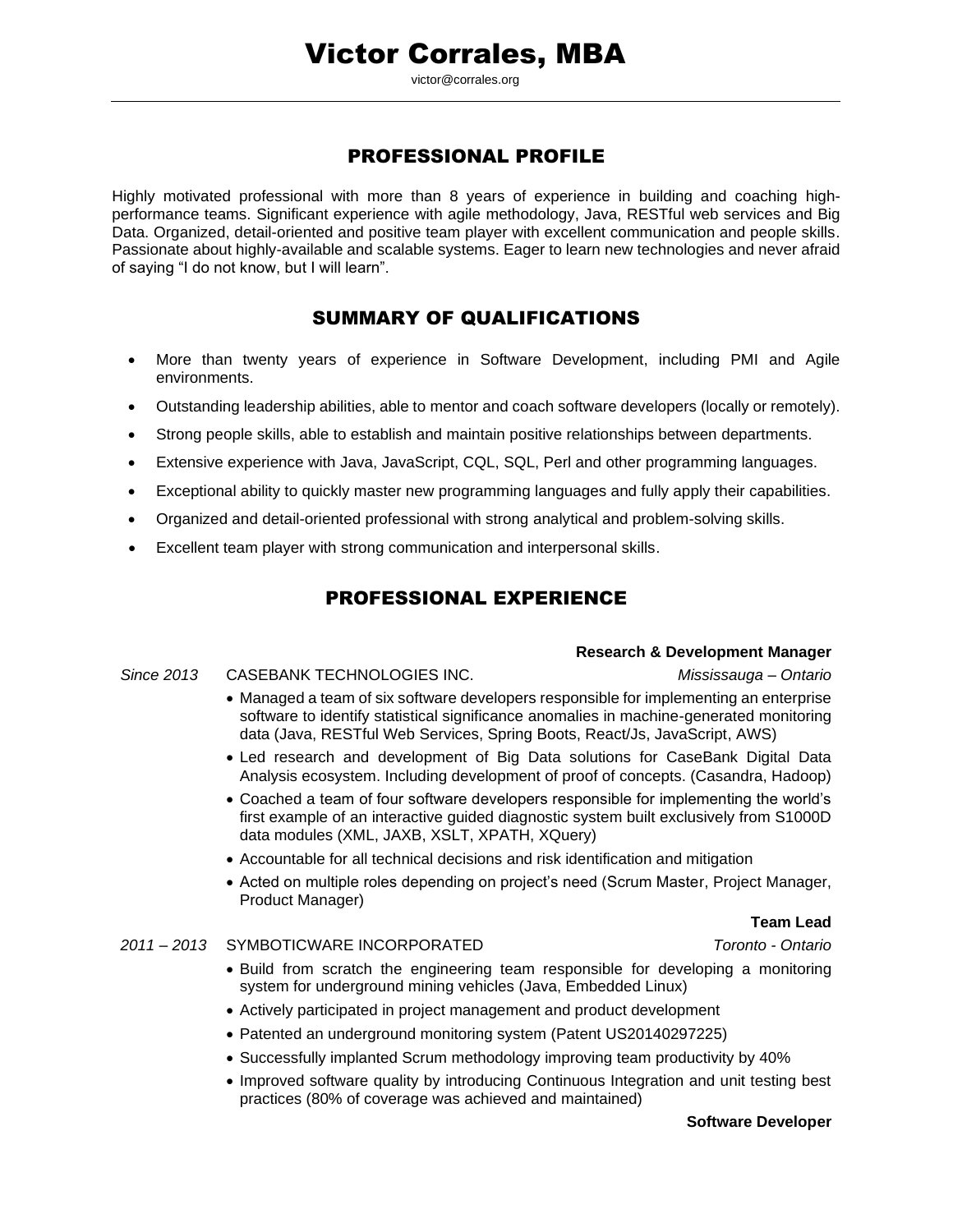# Victor Corrales

#### *2007 - 2011* ONESTOP MEDIA GROUP (Part of PATTISON GROUP) *Toronto - Ontario*

- Acted as Technical lead for the implementation of a digital network displaying the arrival time of the next vehicle for the Toronto Transit Commission (Java, XML, Memcached)
- Worked closely with internal and external stakeholders to ensure that requirements were properly defined and communicated between departments
- Introduced UML for designing systems architecture
- Recognized as "*Beyond Duty Employee"* 2009

#### **Electronic Media Coordinator**

*2006 - 2007* FARMATODO *Caracas – Venezuela*

- Responsible for daily operations of the company websites (ASP.Net, JavaScript)
- Advised senior management about strategic opportunities to use Internet Technologies
- Established and maintained relationships with Marketing, HR and Corporate Affairs
- Supervised and selected outsourcing firms and website providers
- Led project to develop and deploy an intranet for more than 5,000 employees distributed across 115 locations
- *2005 - 2006* Successfully completed a full-time MBA Program

### **Software Delivery Team Lead**

*2000 - 2004* TERRA NETWORKS *New York, Miami, Silicon Valley - United States. Caracas - Venezuela*

- Manage a team of six Software Engineers responsible for developing web applications. The team achieved a high-performance reputation by having all projects delivered on time and within budget (Java, ColdFusion, JavaScript, Perl)
- Actively participated in the adoption of Six Sigma in the Miami Operations Center
- Improved content department productivity by developing a Centralized Content Management System for Terra websites across Central and South American.
- Recognized for Outstanding Performance: *"Terra Lycos Hall of Fame"* 2003

#### *1996 – 2000* SIMON BOLIVAR UNIVERSITY *Caracas – Venezuela*

### **UNIX System Administrator**

- Responsible for managing University Email Systems (more than 2,000 users)
- Mentored and coached System Administrator and responsible for designing new personal on-boarding program
- Maintained 200+ workstations and servers used by the Computer Science and Math departments and the two main Computer Labs of the university (Linux, Solaris, Digital Unix)